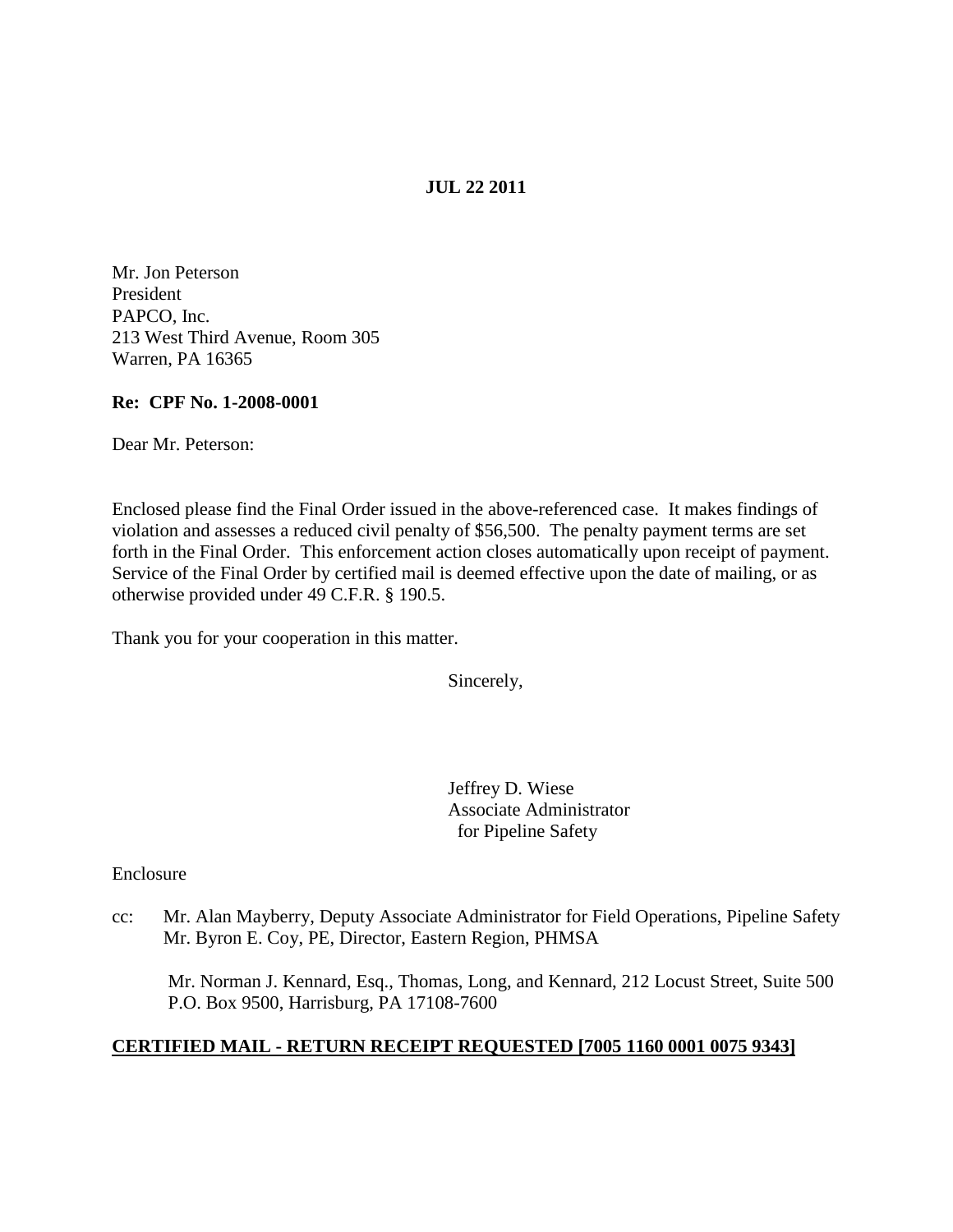### **U.S. DEPARTMENT OF TRANSPORTATION PIPELINE AND HAZARDOUS MATERIALS SAFETY ADMINISTRATION OFFICE OF PIPELINE SAFETY WASHINGTON, D.C. 20590**

**)**

**)**

**)**

**In the Matter of )**

**\_\_\_\_\_\_\_\_\_\_\_\_\_\_\_\_\_\_\_\_\_\_\_\_\_\_\_\_\_\_\_\_\_\_\_\_**

**\_\_\_\_\_\_\_\_\_\_\_\_\_\_\_\_\_\_\_\_\_\_\_\_\_\_\_\_\_\_\_\_\_\_\_\_)**

**Respondent. )**

**PAPCO, Inc., ) CPF No. 1-2008-0001**

## **FINAL ORDER**

On June 11-13, 2007, pursuant to 49 U.S.C. § 60117, a representative of the Pipeline and Hazardous Materials Safety Administration (PHMSA), Office of Pipeline Safety (OPS), conducted an on-site pipeline safety inspection of the facilities and records of PAPCO, Inc. (PAPCO or Respondent) in Warren, Pennsylvania. PAPCO operates a small gas distribution system consisting of 6.0 miles of plastic pipe and 0.25 miles of steel pipe and had six employees at the time of the inspection.

As a result of the inspection, the Director, Eastern Region, OPS (Director), issued to Respondent, by letter dated March 20, 2008, a Notice of Probable Violation and Proposed Civil Penalty (Notice). In accordance with 49 C.F.R. § 190.207, the Notice proposed finding that PAPCO had violated 49 C.F.R. §§ 192.463(a) and 199.115 and proposed assessing a civil penalty of \$58,000 for the alleged violations. The Notice also proposed finding that Respondent had committed a probable violation of 49 C.F.R. § 192.603(b) and warning Respondent to take appropriate corrective action or be subject to future enforcement action.

Respondent responded to the Notice by letter dated May 16, 2008, as supplemented by letter dated April 27, 2009 (Response). PAPCO contested the allegations and requested a hearing. A hearing was subsequently held on April 30, 2009 via teleconference, with an attorney, PHMSA Office of Chief Counsel, presiding. At the hearing, PAPCO was represented by counsel. After the hearing, Respondent submitted a written objection to a refusal by the OPS inspector to answer a question during the hearing by letter dated May 4, 2009. Respondent provided a posthearing statement, financial statements, and other materials for the record, by letter dated May 28, 2009 (Closing). Respondent provided further materials including maps for the record on November 17, 2009.

# **FINDINGS OF VIOLATION**

The Notice alleged that Respondent violated 49 C.F.R. Part 192 as follows: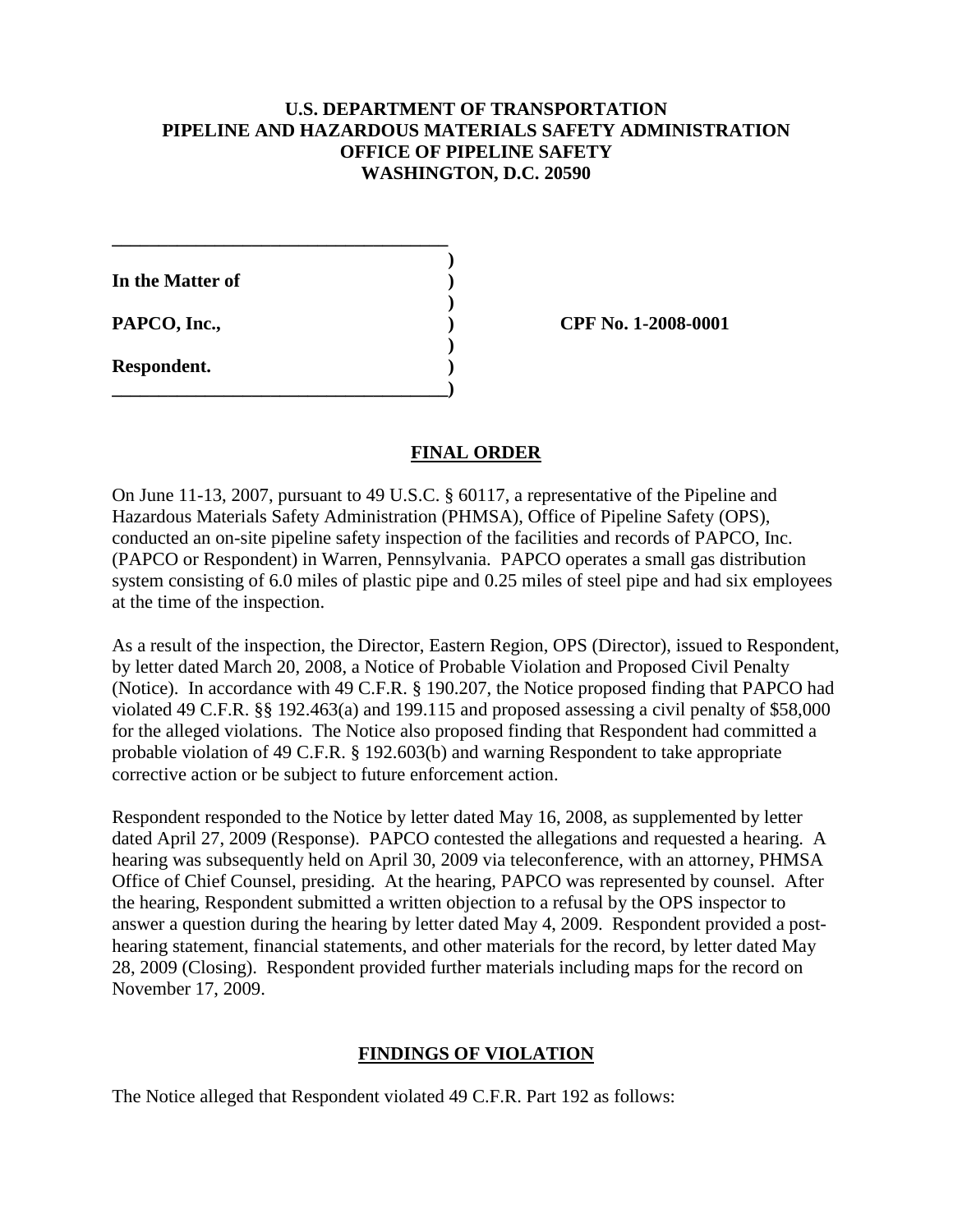#### **Item 2:** The Notice alleged that Respondent violated 49 C.F.R. § 192.463(a), which states:

#### **§ 192.463 -- External corrosion control: Cathodic protection**

(a) Each cathodic protection system required by this subpart must provide a level of cathodic protection that complies with one or more of the applicable criteria contained in appendix D of this part. If none of these criteria is applicable, the cathodic protection system must provide a level of cathodic protection at least equal to that provided by compliance with one or more of these criteria.

Specifically, the Notice alleged that at four cited locations, Respondent's cathodic protection system did not provide a level of cathodic protection meeting the applicable -0.85V acceptance criteria for pipe-to-soil readings. These locations included: (1) Williams Southwell Meter; (2) Public Way Valves; (3) West End RR Bridge; and (4) 300 Yards East of Mohawk Valves. The Notice alleged that in three of the four locations, the readings remained below acceptance criteria for over two years and at the West End RR Bridge location the readings remained below acceptance criteria for over three years.

In its Response and during the hearing, PAPCO acknowledged that the cathodic protection was "below the negative -.85 volt level" at three of the four locations cited in the Notice. With respect to the Williams Southwell Meter location, Respondent provided maps and information demonstrating that at the time of the inspection, the Williams Southwell Meter was located on a gathering line located outside the city limits of Warren, Pennsylvania. Under the regulations in effect at the time, the Williams Southwell Meter location was therefore exempt from the regulations. $<sup>1</sup>$  $<sup>1</sup>$  $<sup>1</sup>$ </sup>

Accordingly, after considering all of the evidence and the legal issues presented, I find that Respondent violated 49 C.F.R. § 192.463(a) by failing to provide a level of cathodic protection meeting the applicable criteria at: (1) Public Way Valves; (2) West End RR Bridge; and (3) 300 Yards East of Mohawk Valves. I further find that Respondent did not violate 49 C.F.R. § 192.463(a) with respect to the Williams Southwell Meter location. To the extent Respondent provided information and explanations that may be relevant to mitigation of the proposed civil penalty for this violation, this information will be discussed in the Assessment of Penalty section below.

**Item 3:** The Notice alleged that Respondent violated 49 C.F.R. § 199.115, which states:

#### **§ 199.115 – Contractor employees**

With respect to those employees who are contractors or employed by a contractor, an operator may provide by contract that the drug testing, education, and training required by this part be carried out by the contractor provided:

(a) The operator remains responsible for ensuring that the requirements of this part are complied with; and

 (b) The contractor allows access to property and records by the operator, the Administrator, and if the operator is subject to the jurisdiction of a state agency, a representative of the state agency for the purpose of monitoring the operator's compliance with the requirements of this part.

<span id="page-2-0"></span> $\frac{1}{1}$ Amendments have since been made to the regulations that may have impacted the exemption status of this line.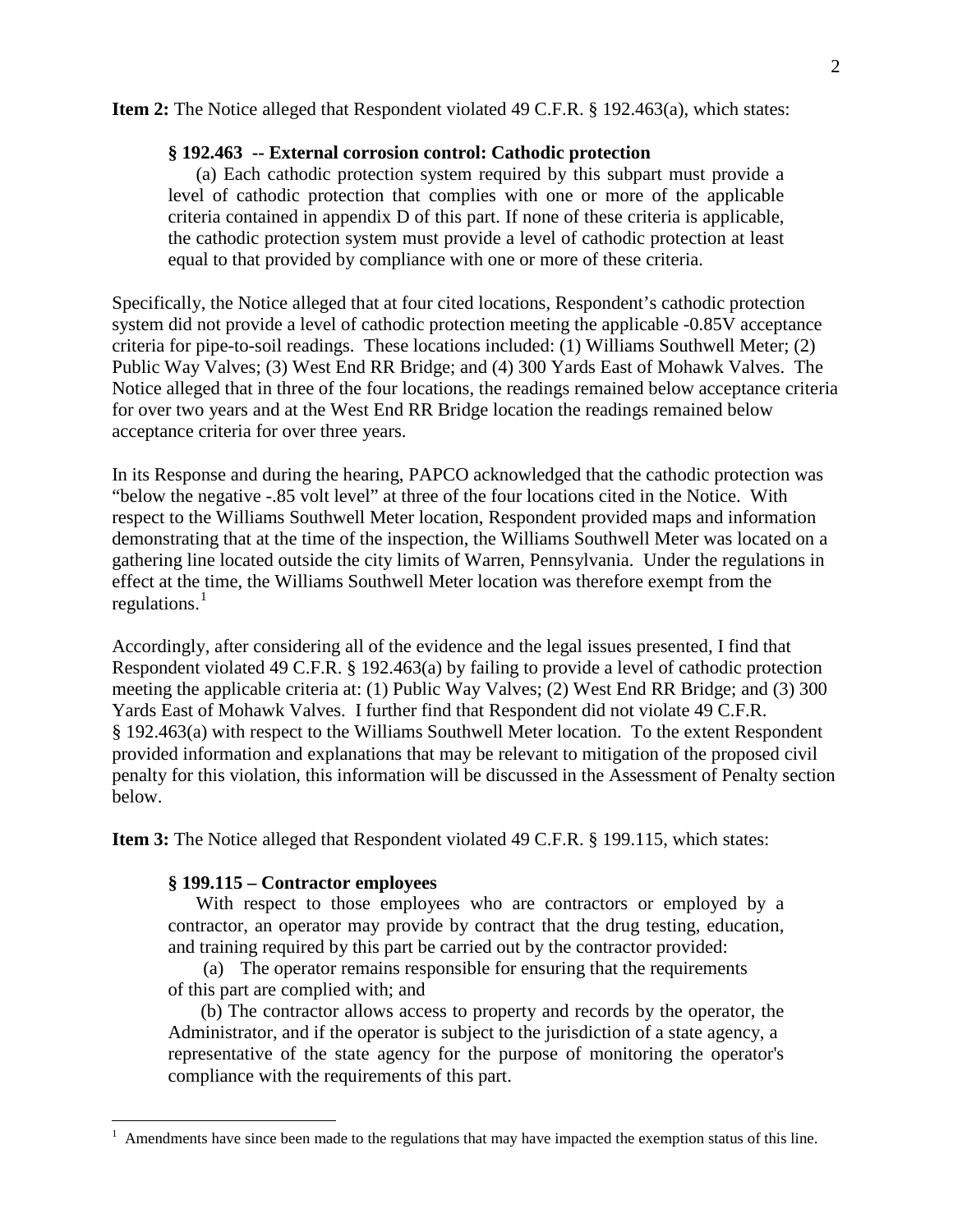Specifically, the Notice alleged that between 2002 and 2007 PAPCO engaged a contractor that did not have its own drug and alcohol plan to perform maintenance on its pipeline without including the contractor in PAPCO's drug and alcohol plan.

In its Response and during the hearing, PAPCO acknowledged that the contractor was not enrolled in its drug and alcohol program and that its assumption that the contractor was enrolled in a contractor drug and alcohol program was incorrect.

Accordingly, after considering all of the evidence and the legal issues presented, I find that Respondent violated 49 C.F.R. § 199.115 by engaging a contractor that did not have its own drug and alcohol plan to perform maintenance on its pipeline without including the contractor in PAPCO's drug and alcohol plan. To the extent Respondent provided information and explanations that may be relevant to mitigation of the proposed civil penalty for this violation, this information will be discussed in the Assessment of Penalty section below.

These findings of violation will be considered prior offenses in any subsequent enforcement action taken against Respondent.

# **ASSESSMENT OF PENALTY**

Under 49 U.S.C. § 60122, Respondent is subject to an administrative civil penalty not to exceed \$100,000 per violation for each day of the violation, up to a maximum of \$1,000,000 for any related series of violations. In determining the amount of a civil penalty under 49 U.S.C. § 60122 and 49 C.F.R. § 190.225, I must consider the following criteria: the nature, circumstances, and gravity of the violation, including adverse impact on the environment; the degree of Respondent's culpability; the history of Respondent's prior offenses; the Respondent's ability to pay the penalty and any effect that the penalty may have on its ability to continue doing business; and the good faith of Respondent in attempting to comply with the pipeline safety regulations. In addition, I may consider the economic benefit gained from the violation without any reduction because of subsequent damages, and such other matters as justice may require. The Notice proposed a total civil penalty of \$58,000 for the violations cited above.

In its Response and during the hearing, PAPCO advanced general arguments about the total proposed penalty level as well as specific arguments about how the penalty assessment factors should be applied to Items 2 and 3 individually. In particular, PAPCO took issue with OPS' characterization of its compliance efforts as being reactive and not proactive, and objected to this characterization being part of the final determination of whether or at what level civil penalties should be assessed. PAPCO also argued that the total penalty amount proposed in the Notice was excessive given the company's financial condition and the fact that PAPCO was a small operator and only operated a single six-mile length of plastic pipe, albeit with steel risers.

During the hearing, OPS stated that it believed the proposed penalty amount was appropriate in part because while PAPCO took action to correct the alleged non-compliance, it was being "reactive" to OPS inspections as opposed to being proactive on compliance. PAPCO's counsel immediately objected to OPS' characterization of it as being reactive and responded by questioning the OPS inspector on whether he believed PAPCO to be a generally good and responsible operator. The inspector refused to respond to this question, stating that he felt any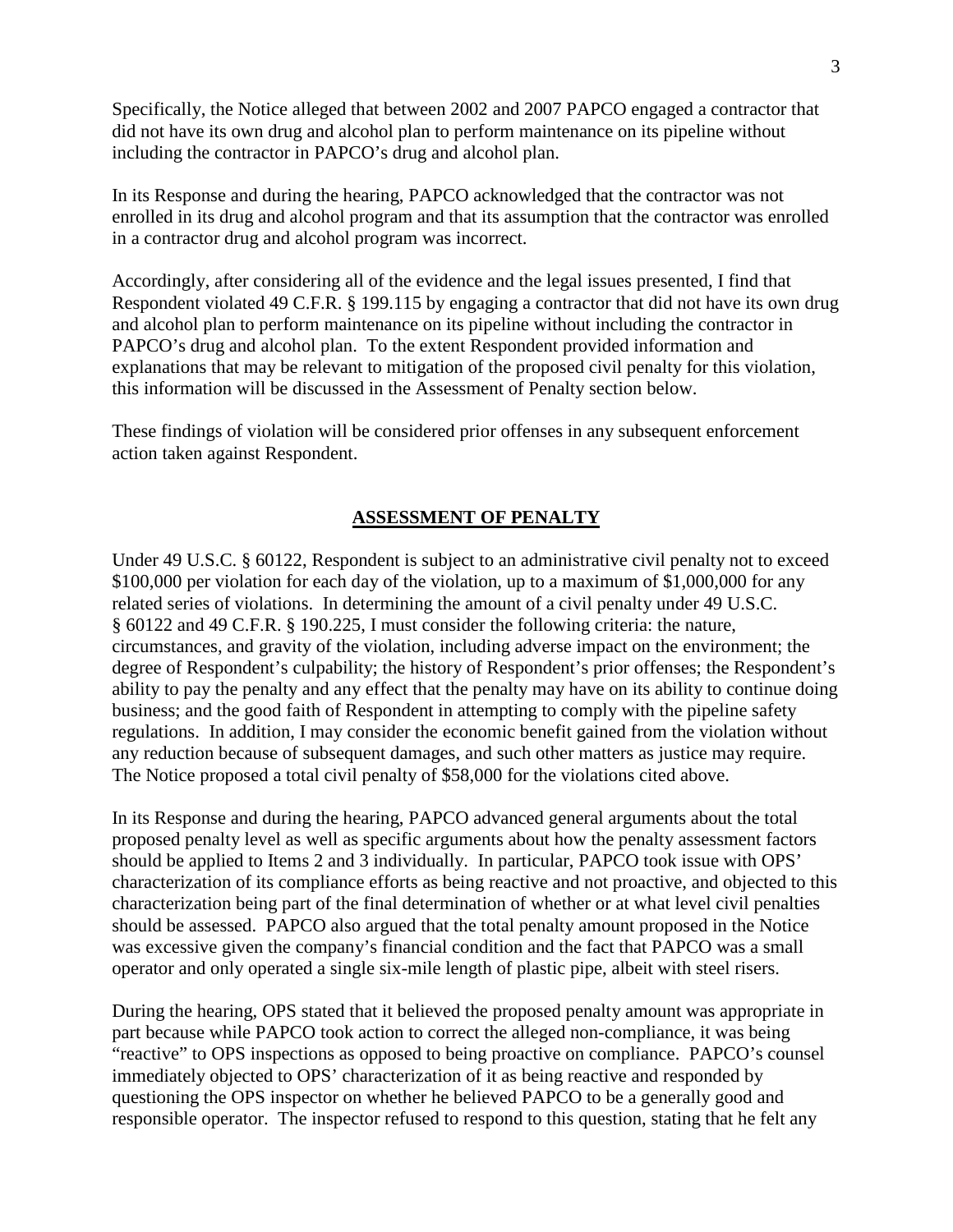response he gave would be subjective. PAPCO pointed out that three previous OPS inspections in 2000, 2002, and 2004 resulted in no findings of violations and only one warning item and went on to repeat its question about whether the inspector considered PAPCO to be a generally good and responsible operator. The inspector again refused to respond. In light of OPS' statement that PAPCO was being reactive and not proactive on compliance, PAPCO objected to the inspector's refusal to respond to this question.

By letter dated May 4, 2009, PAPCO renewed its objection stating that the inspector's refusal to respond to its questions during the hearing constituted a refusal of the prosecuting office "to allow examination of the testimony of its witness in violation of due process and the hearing procedures at 49 C.F.R. § 190.211." These procedures state that:

The Respondent may also examine the evidence and witnesses presented by the government.<sup>[2](#page-4-0)</sup>

PAPCO stated that the government's attempt to justify the proposed penalty amount in part on the grounds that PAPCO was being reactive not proactive, coupled with the inspector's refusal to answer the questions asked by PAPCO's counsel in probing this statement, amounted to cutting off critical examination and unfairly prejudicing PAPCO's ability to defend itself.<sup>[3](#page-4-1)</sup> The Presiding Official noted PAPCO's objection and stated that a determination on this issue would be made in the Final Order.

First, it should be noted that the Federal Rules of Evidence are not controlling in administrative proceedings unless made so by statute or agency rule.<sup>[4](#page-4-2)</sup> Under 49 U.S.C. 60122 and 49 C.F.R. Part 190, pipeline enforcement hearings are conducted "informally without strict adherence to rules of evidence."<sup>[5](#page-4-3)</sup> Respondents are entitled to contest the proceeding and examine the evidence and witnesses presented by the government. While technical rules of evidence are not applicable in this proceeding, to the extent the probative value of evidence proffered by the government is outweighed by the potential adverse effects of its being confusing, misleading, or prejudicial, such evidence will not be considered. The statement made during the hearing by OPS that PAPCO was being reactive not proactive on compliance may have reflected the opinion of the individual who made the statement. However, I find that this statement was not supported by the information available in the record concerning PAPCO's compliance history. Accordingly, PAPCO's objection is sustained and OPS' statement that PAPCO was being reactive on compliance is hereby stricken. Any civil penalty assessment shall not be based on this statement in any way or on OPS' opinion about PAPCO's general intentions to comply.

With respect to the total penalty level, PAPCO argued that the penalty amount proposed in the Notice was excessive given the size of the company and the fact that it only operated a six mile

<span id="page-4-3"></span> $5$  49 C.F.R. § 190.211(d).

<span id="page-4-0"></span> $\frac{1}{2}$  $^{2}$  49 C.F.R. § 190.211(d).

<span id="page-4-1"></span><sup>&</sup>lt;sup>3</sup> Letter from Norman J. Kennard, Esq., Thomas, Long, Niesen & Kennard to Larry T. White dated May 4, 2009 at page 2.

<span id="page-4-2"></span><sup>&</sup>lt;sup>4</sup> See for example, 10 C.F.R. Part 2, Subpart G (NRC); 12 C.F.R. § 622.8 (Farm Credit Administration); 14 C.F.R. § 13.222(b) (FAA, civil penalty actions); 16 C.F.R. § 3.43(b) (FTC); 18 C.F.R. § 385.509 (FERC); 45 C.F.R. § 81.78 (Health & Human Services, Part 80 proceedings).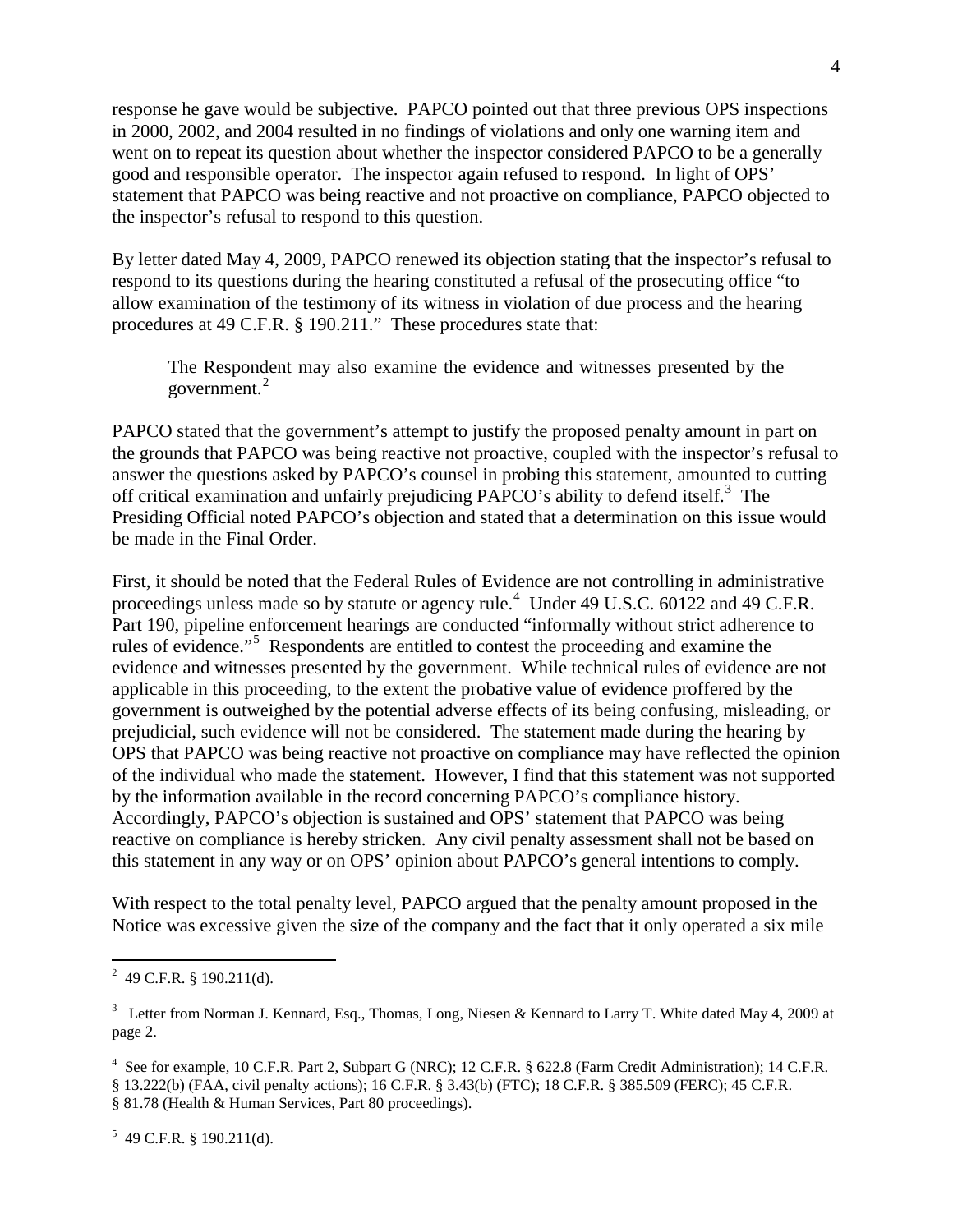plastic pipe, albeit with steel risers, along with the absence of a history of prior offenses. PAPCO cited previous cases in which OPS cited large pipeline operators with nationwide systems consisting of thousands of miles of steel pipe for violating the same regulations and noted that if the penalties assessed by PHMSA to these large operators were proportional based on pipeline miles or throughput, these operators would have been fined in the hundreds of millions of dollars but were only fined in the \$4,000 to \$5,000 range.<sup>[6](#page-5-0)</sup> In response OPS pointed to a case involving a large operator where higher penalties were assessed.<sup>[7](#page-5-1)</sup> Having considered these arguments, pipeline operators should understand that the circumstances, gravity, and culpability are different in every case because different facts are involved, and penalty levels in one case are generally not predictors of penalty levels in another case even if the same regulation is involved. There is no penalty schedule in the regulations and nothing in the regulations requires that the same penalty levels be imposed for violations in different cases.<sup>[8](#page-5-2)</sup>

With respect to its ability to pay, PAPCO stated that Hurricane Ike had caused hundreds of thousands of dollars in damage to its facilities, severely impacting its ongoing profitability. PAPCO submitted financial statements for the year ending October 31, 2008 and for the sixmonth period ending April 28, 2009. These statements consisted of balance sheets, statements of income/loss, and statements of shareholder equity but were unaudited and did not include cash flow statements and other disclosures required by generally accepted accounting principles. The transportation of hazardous products by pipeline is a regulated industry and companies choosing to engage in this business need to have the financial ability to deal with all regulatory and compliance matters as part of being a safe operation. While the financial statements provided by Respondent have been made part of the record and are being considered to the extent they constitute some evidence of PAPCO's financial condition, they do not demonstrate an inability to pay regulatory penalties of the levels involved in this case. Accordingly, I am not persuaded that civil penalties for the violations in this case should be reduced on the grounds of ability to pay.

**Item 2:** The Notice proposed a civil penalty of \$38,000 for Respondent's violation of 49 C.F.R. § 192.463(a) for failing to provide a level of cathodic protection meeting the -0.85V acceptance criteria at four specified locations. With respect to the nature, circumstances, and gravity of this violation, maintaining adequate levels of cathodic protection is a fundamental part of protecting a pipeline from corrosion. In its Response and during the hearing, PAPCO argued that the noncompliance was inadvertent and while the cathodic protection was below acceptance criteria, it was in place and working and there was no immediate threat to the public. PAPCO further explained that its cathodically protected sites were scheduled to be remediated in October 2007 but due to hurricane damage its crews were transferred to other facilities and remediation was delayed until Spring 2008. I acknowledge that PAPCO took action to correct the cathodic protection deficiencies and come into compliance. However, that does not negate the violation. Moreover, PAPCO was culpable for the violation as pipeline operators are obligated to monitor cathodic protection levels and promptly correct any deficiencies. In this case, the cathodic

 $\overline{a}$ 

<span id="page-5-0"></span><sup>6</sup> Specifically, the cases cited by Respondent were *In the matter of Colonial Pipeline Company*, CPF No. 2-2005- 5012 (Sept. 1, 2006) and *In the matter of Brea Canyon Oil Company, Inc.*, CPF No. 5-2004-0005 (Sept. 13, 2006).

<span id="page-5-1"></span><sup>7</sup> *In the matter of Exxon Mobil Pipeline Company*, CPF No. 1-2006-5005 (Nov. 24, 2008).

<span id="page-5-2"></span><sup>&</sup>lt;sup>8</sup> The compliance history was known by OPS and the proposed penalty amounts in the Notice did not include any additional penalty amounts for prior offenses.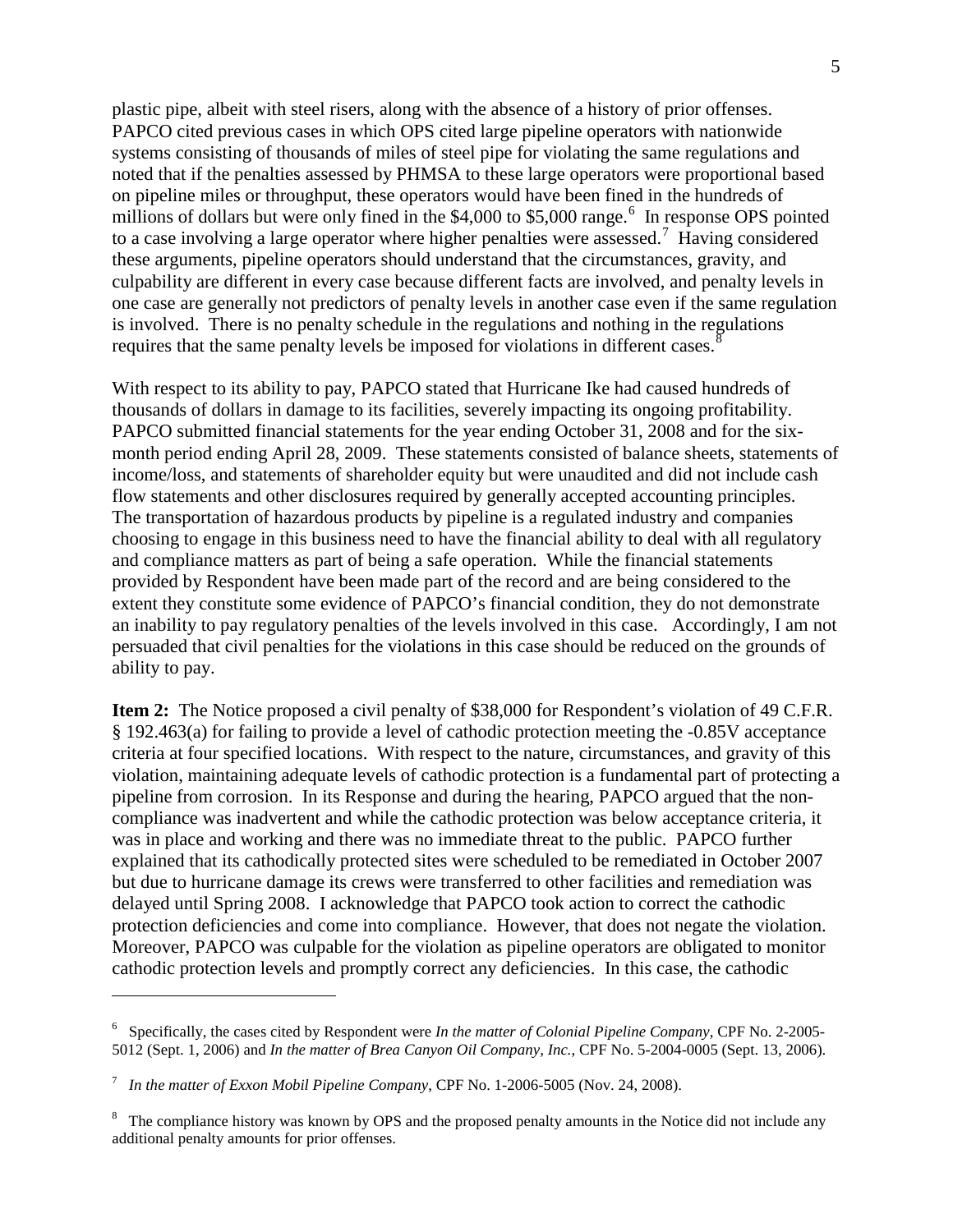protection was not deficient for days or even weeks but for a period of many months. As discussed above, however, Respondent showed that with respect to the Williams Southwell Meter location, the meter was located on a gathering line located outside the city limits of Warren, Pennsylvania and was exempt from cathodic protection requirements under the regulations in effect at the time. Accordingly, I find that a proportional reduction in the penalty amount proposed in the Notice for this Item is warranted on this basis. Based upon the foregoing, I assess Respondent a reduced civil penalty of \$36,500.

**Item 3:** The Notice proposed a civil penalty of \$20,000 for Respondent's violation of 49 C.F.R. § 199.115 by engaging a contractor that did not have its own drug and alcohol plan to perform maintenance on its pipeline without including the contractor in PAPCO's drug and alcohol plan. With respect to the nature, circumstances, and gravity of this violation, drug and alcohol testing of all personnel who perform work tasks on a pipeline is a key part of pipeline transportation safety. In its Response and at the hearing, PAPCO stated that the individual concerned was a sober, reliable person who had never been involved in any erratic behavior. Drug and alcohol testing, however, is not only required to be performed on personnel who appear to be under the influence on a given occasion or after an accident, rather continuous, ongoing testing is required. PAPCO was culpable for this violation as all pipeline operators are obligated to ensure all personnel performing work on their pipelines are covered by a drug and alcohol program. Moreover, this violation continued for a period of five years. Having considered Respondent's arguments, I am not persuaded that a reduction in the penalty amount proposed in the Notice for this Item is justified. Based on the foregoing, I assess Respondent a civil penalty of \$20,000 for its violation of 49 C.F.R. § 199.115.

In summary, having reviewed the record and considered the assessment criteria for each of the Items cited above, I assess Respondent a total civil penalty of **\$56,500**.

Payment of the civil penalty must be made within 20 days of service. Federal regulations (49 C.F.R. § 89.21(b)(3)) require such payment to be made by wire transfer through the Federal Reserve Communications System (Fedwire), to the account of the U.S. Treasury. Detailed instructions are contained in the enclosure. Questions concerning wire transfers should be directed to: Financial Operations Division (AMZ-341), Federal Aviation Administration, Mike Monroney Aeronautical Center, P.O. Box 269039, Oklahoma City, Oklahoma 73125. The Financial Operations Division telephone number is (405) 954-8893.

Failure to pay the \$56,500 civil penalty will result in accrual of interest at the current annual rate in accordance with 31 U.S.C. § 3717, 31 C.F.R. § 901.9 and 49 C.F.R. § 89.23. Pursuant to those same authorities, a late penalty charge of six percent (6%) per annum will be charged if payment is not made within 110 days of service. Furthermore, failure to pay the civil penalty may result in referral of the matter to the Attorney General for appropriate action in a district court of the United States.

#### **WARNING ITEM**

With respect to Item 1, the Notice alleged a probable violation of Part 192 warned Respondent to promptly correct this item of be subject to future enforcement action. The warning was for: